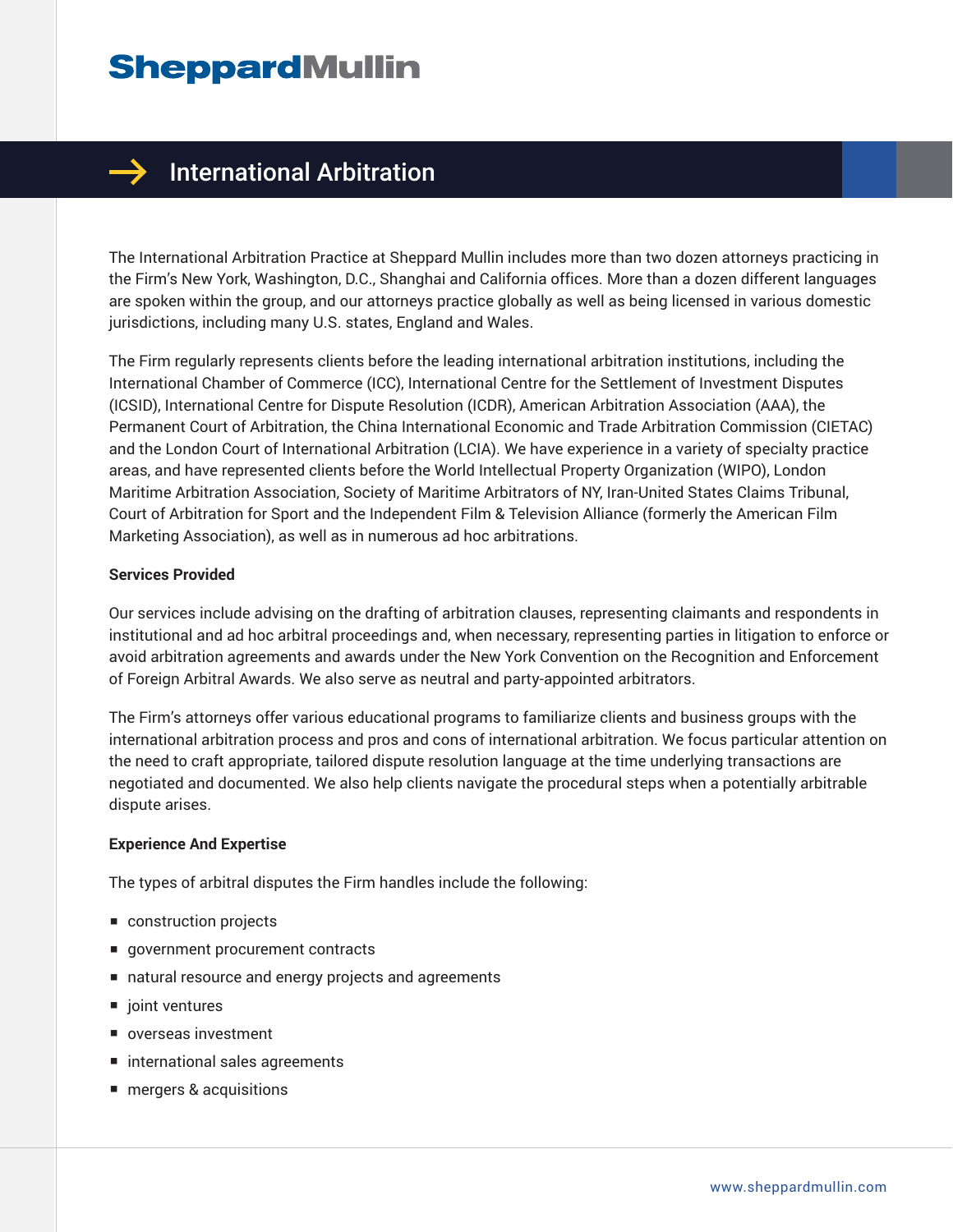- life sciences
- intellectual property licensing
- patent validity
- media & entertainment licensing and investment
- sports
- trade
- insurance and reinsurance
- marine
- aviation
- director & officers liability
- executive compensation agreements
- other international commercial disputes

The Firm represents a variety of parties in such disputes, from majority or minority shareholders in joint ventures, to independent contractors against State parties, to State entities in major infrastructure projects. We have particular expertise in State entity disputes.

### **Experience**

#### **Government and State Entity Matters**

- Republic of Argentina in U.S. litigation defending against attempt by bondholders to seize Argentine presidential airplane to collect debt arising out of Argentine financial crisis and raising issues of foreign sovereign immunity under Foreign Sovereign Immunities Act, resulting in dismissal of the action.
- Republic of Congo in litigation defending against enforcement of a foreign judgment to collect defaulted loan obligation under Foreign Sovereign Immunities Act and attachment of assets in United States, resulting in complete dismissal of action and creation of new precedent regarding commercial activity exception to foreign sovereign immunity.
- European Union and related parties in lawsuit arising out of issuance of European patent and involving sovereign immunity issues.
- Government of Serbia in litigation arising out of bank deposits in defunct bank in former Yugoslavia.
- Sovereign state in Southeast Asia in potential investor-state arbitration by Chinese investor arising out of hydropower project.
- Government of Korea in negotiations and ratification of Korea-United States Free Trade Agreement.
- Sovereign state in Middle East in connection with negotiation of bilateral investment treaties with U.S. and Australia.
- Government of Kuwait in UNCC proceedings in Geneva against Government of Iraq following Gulf War.
- Total S.A. in ICSID arbitration proceedings against Government of Republic of Uganda arising out of investments in petroleum operations in Uganda and breach by Government of Uganda of obligations under investment contract and Netherlands-Uganda Bilateral Investment Treaty.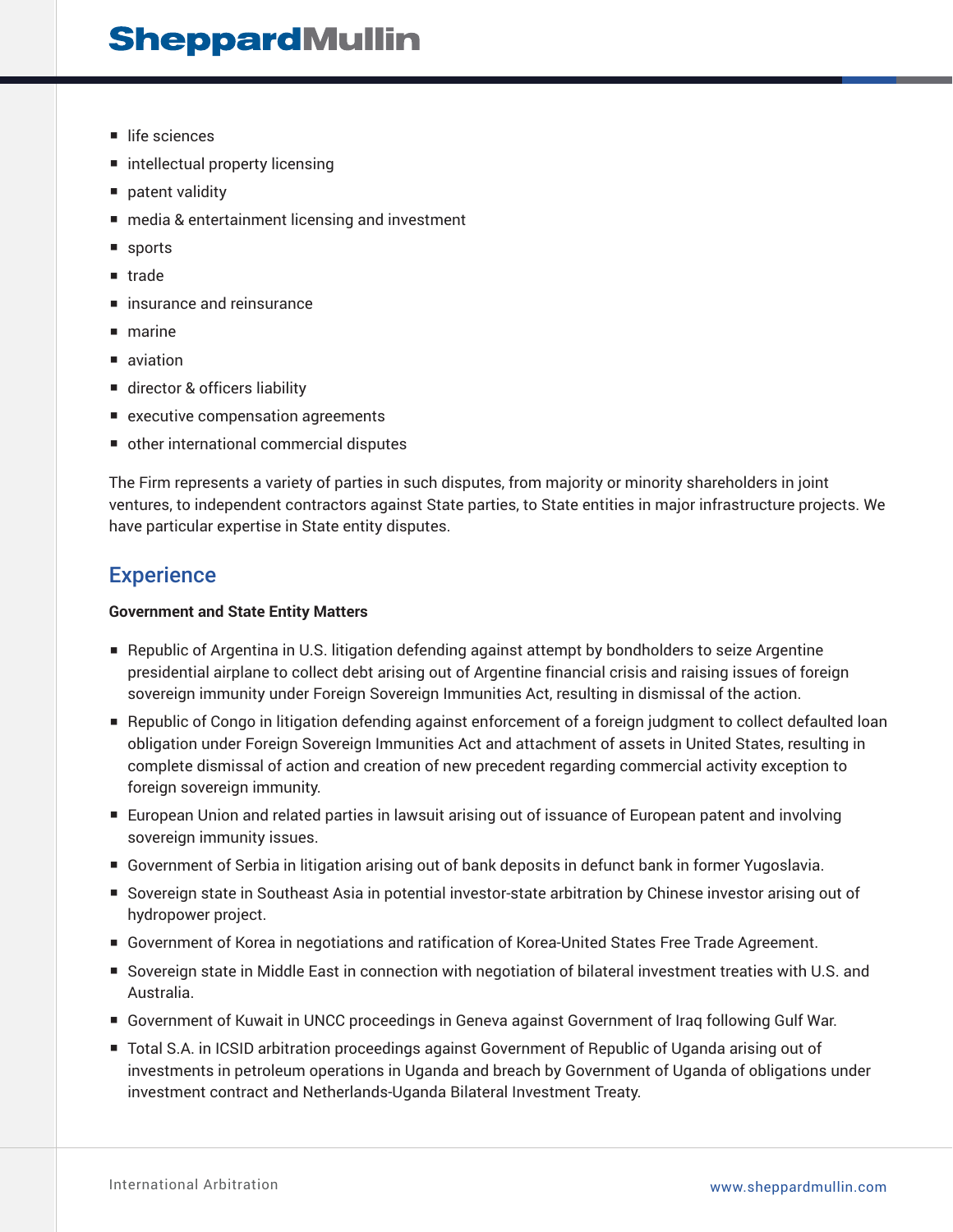- Regional West African oil exploration and production company in ICC arbitration in London against Government of Sierra Leone relating to cancellation of offshore oil exploration and production rights.
- Large French company in ICC arbitration in Geneva against South American entity in dispute over ownership of ICSID claim against government of country in South America.
- Samsung Engineering in ICSID arbitration against Government of Oman arising out of investment in petrochemical plant construction and breach by Government of obligations under bilateral investment treaty with Korea.
- Korean investor in ICSID arbitration against government in Middle East arising out of power plant construction project.
- Samsung C & T in connection with investment dispute issues against government in Middle East.
- Major oil company in connection with potential ICSID claim against Government of country in East Africa under applicable bilateral investment treaty.
- Major European oil company and its Middle East subsidiary in relation to oil exploration and production agreement with Ministry of Energy and Government with respect to force majeure and other issues in light of current emergency conditions in country.

#### **Complex Commercial and Business Matters**

- Brazilian subsidiary of Indian company in ICC arbitration in Sao Paulo against Brazilian subsidiary of US company arising out of supply contract.
- KT SAT in ICC arbitration relating to dispute over ownership of satellite in orbit.
- Large French aircraft manufacturer in ICC arbitration relating to design of high lift devices.
- Large French company in ICC arbitration in Geneva against South American company in dispute over ownership of ICSID claim against government of country in South America.
- Indonesian chemical company in international arbitration before London Court of International Arbitration arising out of sale of chemical manufacturing facilities.
- Large French avionics manufacturer in patent infringement arbitration and litigation involving aircraft terrain awareness and warning systems.
- European manufacturer of satellites in ICDR arbitration in New York arising out of contract for design and supply of constellation of satellites to US-based customer.
- European aircraft manufacturer in ICC arbitration in New York arising out of agreement for supply of airframe components.
- International owners of large industrial project in Middle Eastern country against international engineering firm in UNCITRAL arbitration in London.
- Turkish company in ICC arbitration against German telecommunications company regarding sales and distribution rights.
- Large European satellite manufacturer in AAA/ICDR arbitration involving manufacture of telecommunications constellation.
- Belize corporation in ICC arbitration in connection with sale and installation of mobile telecommunications infrastructure equipment in Turkey.